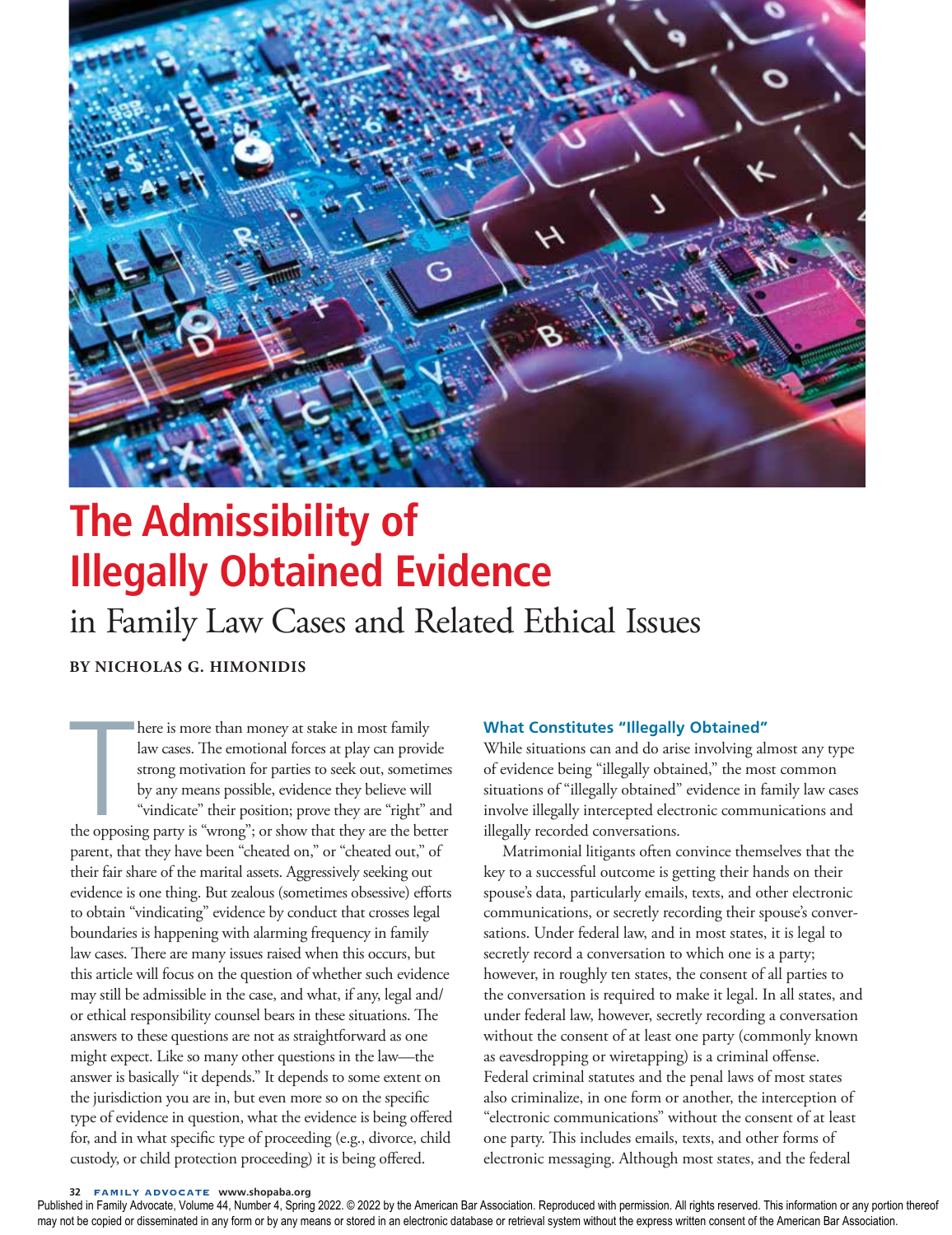system, still follow the common law rule that illegally obtained evidence should not be ruled inadmissible in a civil case merely because of the manner in which it was obtained, federal statutes and the statutes of many states specifically prohibit the admission as evidence of illegally recorded conversations and illegally intercepted electronic communications in both criminal and civil cases, thereby nullifying this common law rule with respect to these particular forms of evidence.

In an alarming number of cases, both reported and unreported, to which this author can attest, parties in matrimonial and custody cases engage in a wide range of unlawful conduct to obtain evidence, including hacking email accounts, setting up secret email forwarding rules, exploiting legitimate sync and backup applications to copy or access data they have no lawful right to access, installing covert recording devices in the marital home (or on the person of a common child), and the installing spyware programs on devices used by their spouse to track their location, intercept messages, and even listen in on and record phone calls. In almost every scenario, the conduct described violates state and federal criminal statutes, resulting in "illegally obtained evidence." Aside from the potential criminal charges and serious civil damages that a client may face as a result of such conduct, the lawyer in the family law matter needs to know if this evidence may be admissible and what related legal and ethical issues the attorney must consider.

### **Admissibility**

All lawyers (and many nonlawyers) are familiar with the principle that evidence obtained illegally, in violation of a person's constitutional rights, is not admissible against the accused in a criminal case. This "Exclusionary Rule," as it is known, is not expressly set forth in the U.S. Constitution. It is a judicially created rule dating back to the late 1800s when the U.S. Supreme Court began to apply suppression of evidence as a remedy for government overreach and violations of a citizen's constitutional rights in appeals of criminal prosecutions. In 1914 this principle was firmly established in the federal system by the U.S. Supreme Court case of *Weeks v. United States*, 232 U.S. 383 (1914). The 1961 Supreme Court case of *Mapp v. Ohio*, 367 U.S. 643 (1961) (which many of us studied in law school), made it clear that this federal "Exclusionary Rule" was equally applicable to cases in state court by virtue of the Fourteenth Amendment. The Exclusionary Rule holds that evidence obtained by government actors or at their behest in violation of a defendant's constitutional rights must be suppressed with only a few limited exceptions. The Exclusionary Rule is not commonly applied in civil cases—but cases hold that it may be where the government is a party and seeks to introduce evidence illegally obtained by government actors. It has been noted in many federal and state court decisions that the Exclusionary Rule, created as a "check" on the government's abuse of

constitutional protections of the individual, actually represents a significant departure from the common law rule, which favors the admissibility of all relevant evidence, including illegally obtained evidence, absent a specific rule or law mandating its exclusion.

There are examples of noncriminal matters to which the government is a party—and the Exclusionary Rule has been held to apply in many, but not all, of those cases. One such relevant example is in "child protection" cases where a state or county agency seeks to remove a child from a parent and wishes to introduce evidence that government actors (police, child welfare officers) may have obtained "illegally" in violation of the respondent parent's Fourth, Fifth, or Sixth Amendment rights. This was precisely the case in *Matter of Diane P*., 110 A.D.2d 354 (N.Y. 1985), a child protective proceeding under the New York Family Court Act, decided by the Appellate Division in the Second Department of New York in 1985. The case involved a thirteen-year-old girl who walked into a police station in Ossining, New York, and told officers that her mother had assaulted her with a broomstick. Police officers and agents of Child Protective Services responded to the mother's apartment, where they were alleged to have made a warrantless and nonconsensual search of the apartment, recovering a broom handle and a shoe that the child would later identify as items the mother had beaten her with. In a criminal prosecution for assault and/or child endangerment, there is almost no question that the evidence recovered at the scene would have been suppressed under the Exclusionary Rule. But this was not a criminal prosecution it was a "civil" child protection proceeding, the purpose of which was not to "punish" the mother but to protect the minor child. In deciding that the "illegally" obtained evidence must be admitted, the court issued a decision consistent with cases in other states on similar facts and held that "upon weighing the likely deterrent effect of the exclusionary rule against its detrimental impact upon the fact-finding process *and the State's enormous interest in protecting the welfare of children*, we conclude that the rule should not be applied in [child protective proceedings]." *Id*. at 354 (emphasis added).

But what about cases where the government is not a party, when evidence is obtained illegally by everyday litigants or their agents in a matrimonial, custody, or family offense case? Is that evidence admissible? The answer will depend on the jurisdiction where the case is located, but more than likely, it will depend primarily on the type of evidence in question, and whether the evidence in question is being offered in connection with fault or a financial issue, as opposed to issues of child custody, where courts have consistently held that protecting the best interests of the child outweighs pretty much anything else.

Abundant federal and state case law makes it clear that the Exclusionary Rule does not apply to the unlawful collection of evidence by nongovernment actors. Many states, and the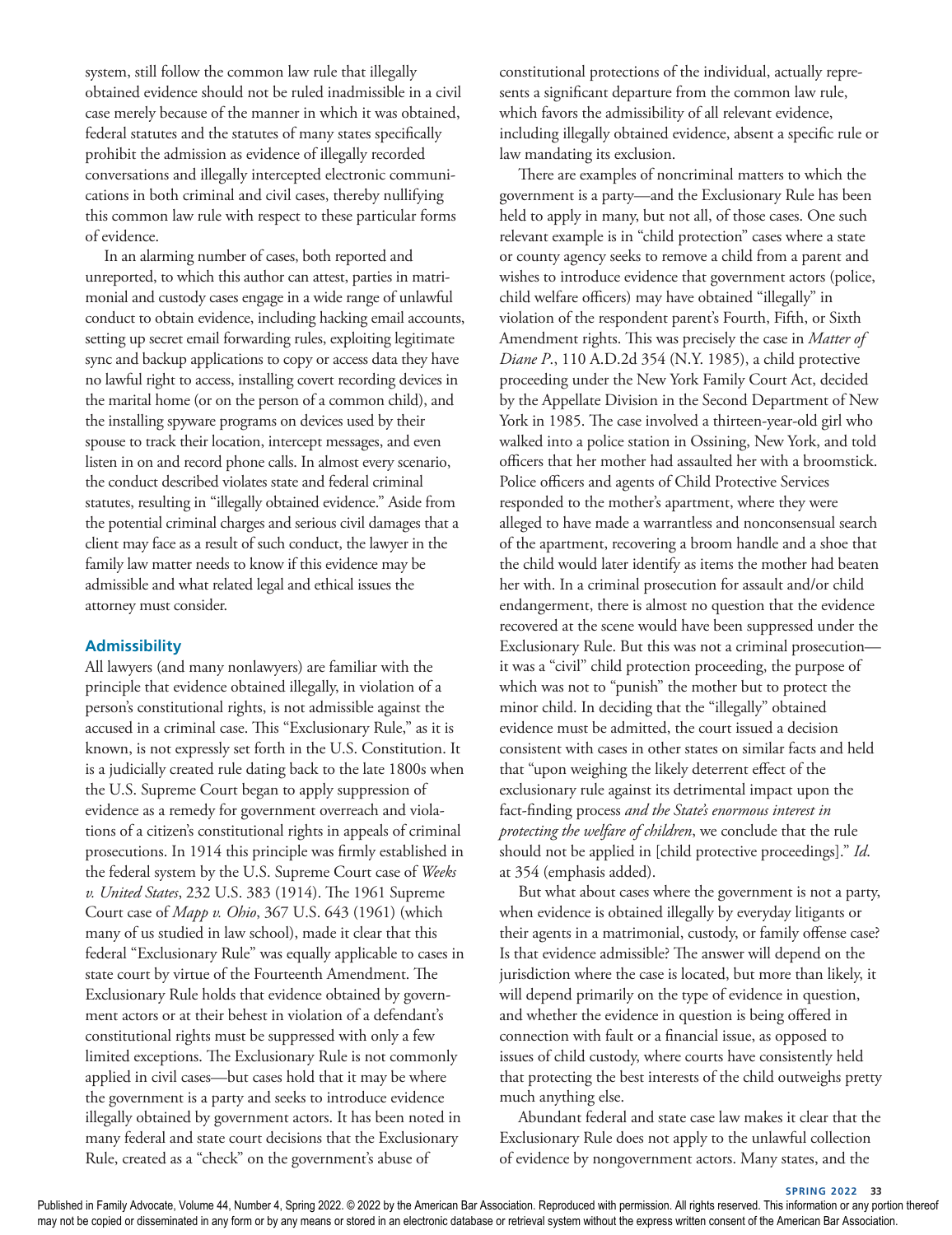federal system, continue to follow the common law rule that evidence obtained illegally by private parties is admissible if it is relevant and material and meets other evidentiary requirements. In 1964 the New York Court of Appeals decided *Sackler v. Sackler*, 15 N.Y.2d 40 (1964), a divorce case in which the husband and private detectives broke into the wife's private residence to obtain photographs of the wife engaged in adultery. The court confirmed what other courts had previously held—that in the absence of a statutory or constitutional provision to the contrary, evidence is not suppressed in a civil matter simply because the party offering the evidence committed a criminal offense in obtaining it. Many other state and federal courts have agreed, and this remains the general rule in most jurisdictions.

As clearly noted by the court in *Sackler*, however, this common law rule applies only in the absence of some statutory or constitutional provision to the contrary. Many states (and the federal system) do in fact have statutory provisions that specifically prohibit certain types of illegally obtained evidence from being admitted, particularly illegal recordings and unlawfully intercepted electronic communications. For example, Rule 4506 of the New York Civil Practice Law and Rules expressly prohibits the use in any civil or administrative matter of evidence obtained through unlawful eavesdropping or the interception of electronic communications in violation of the New York Penal Law. Other states, including Maryland, Kansas, Connecticut, and Pennsylvania, have similar statutory provisions barring the use of this type of illegally obtained evidence in civil cases.

The Federal Rules of Evidence provide that "[r]elevant evidence is admissible unless any of the following provides otherwise: the United States Constitution; a federal statute; these rules; or other rules prescribed by the Supreme Court." While federal law mandates the exclusion of any intercepted "wire or oral communications" in any federal or state court proceedings (18 U.S.C. § 2515), this exclusionary provision does not extend to intercepted "electronic communications" (such as emails or text messages). The reasons for this are unclear, but the language of the statute is not. However, as noted above, a number of states have specific statutory provisions barring illegally intercepted electronic communications from being used as evidence in civil matters.

There are a number of (dated) state court decisions

holding that intercepted electronic communications may be admissible in a matrimonial case despite the potential criminality of the conduct in obtaining them. In the case of *Beaber v. Beaber*, 41 Ohio Misc. 95 (1974), the Ohio Court of Common Pleas held that neither the Ohio statute(s), the Ohio Constitution, nor the federal Constitution, as it related to the right of privacy, prevented the admission of evidence obtained in violation of Ohio's eavesdropping and wiretapping statutes in a matrimonial action. Prior to the commencement of the matrimonial action in that case, the husband tapped his home phone and recorded conversations of his wife and a third party. Based on those recordings and other factors, the husband commenced a matrimonial action and sought to bring the tapes into evidence. Apparently finding no Ohio cases directly on point, the court ironically cited *Sackler v. Sackler*, the 1964 case from New York's highest court mentioned above, which had held in a divorce action that illegally obtained evidence was nonetheless admissible provided it was otherwise relevant and material. What the *Beaber* court failed to mention—and is critical in many family cases involving this type of evidence—is that while Sackler did arise out of a matrimonial action, and did involve illegally obtained evidence, the evidence sought to be suppressed in *Sackler* (which was ultimately ruled admissible) was evidence obtained by means of an illegal forcible entry into the wife's home—not an illegal wiretap or illegally intercepted electronic communications. In ruling that the evidence in question was not inadmissible merely because of the manner in which it was obtained, the court of appeals in *Sackler* made reference to New York Civil Practice Law and Rules § 4506 and New York Penal Law article 250, stating, "the New York Legislature, when it has found necessity for outlawing evidence because it was secured by particular unlawful means, has provided specific statutory prohibitions *such as those against the use of proof gotten by illegal eavesdropping*." 15 N.Y.2d at 44 (emphasis added.)

The *Beaber* court stated, "neither the Fourth Amendment to the United States Constitution nor the prohibition against unreasonable search and seizures in the federal and state constitutions applied to acts by nongovernmental persons in this case the defendant—and such provisions do not apply in civil cases." 41 Ohio Misc. at 101.

While Ohio would appear to allow unlawfully recorded